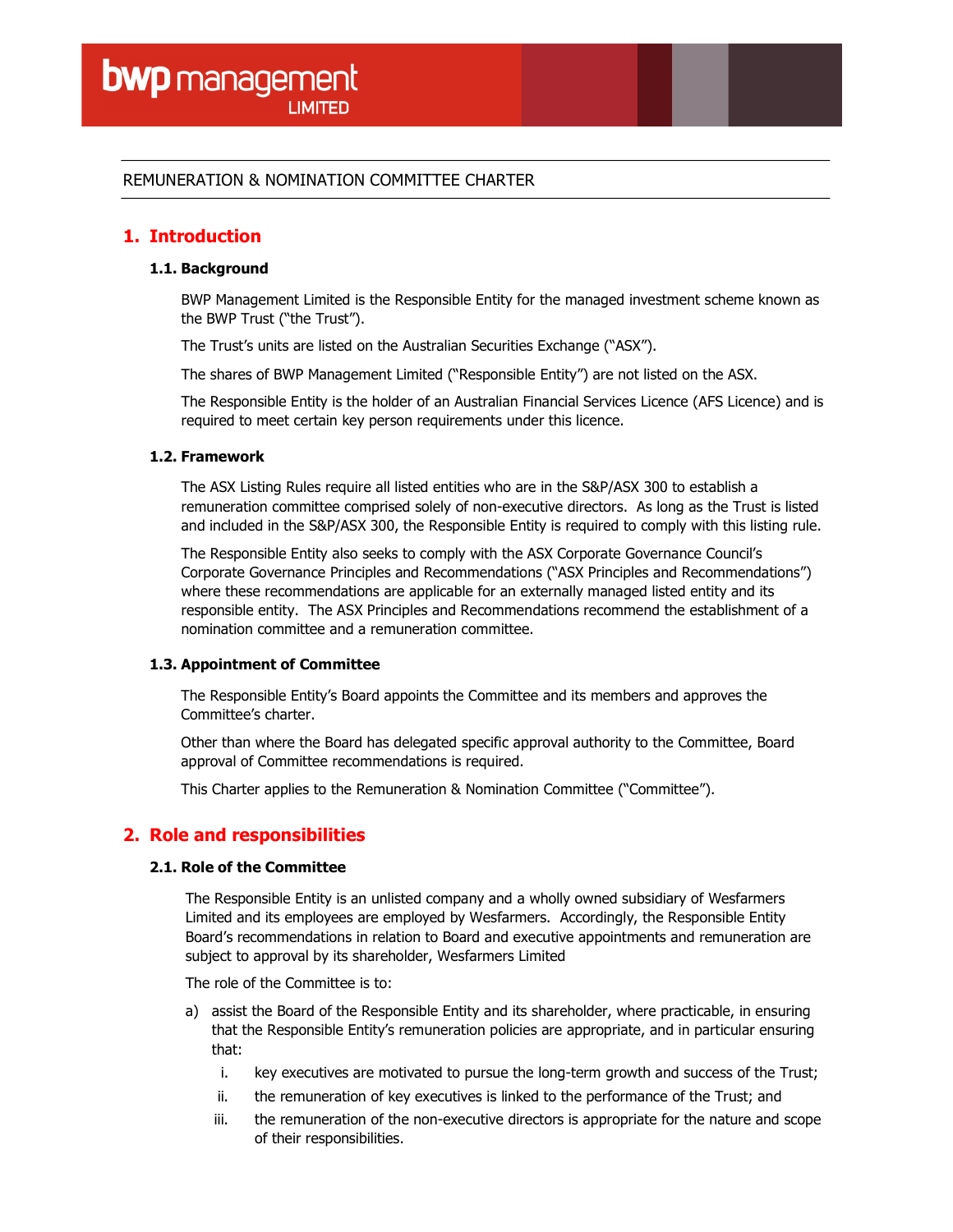b) assist the Board of the Responsible Entity and, where appropriate, its shareholder, in the board renewal process and the selection and appointment of directors.

# 2.2. Committee responsibilities

The Committee is responsible for:

| 2.2.1<br><b>Responsibilities</b><br>relating to<br>executives and<br>employees         | (a) satisfying itself that there are procedures in place to ensure that only<br>appropriate staff will hold positions in the Responsible Entity and that<br>staff will be qualified, skilled and experienced to perform the relevant<br>roles                                                               |
|----------------------------------------------------------------------------------------|-------------------------------------------------------------------------------------------------------------------------------------------------------------------------------------------------------------------------------------------------------------------------------------------------------------|
|                                                                                        | (b) satisfying itself that all Responsible Officers and/or Key Persons meet<br>the training and expertise requirements of ASIC Regulatory Guide 164<br>(RG 164)                                                                                                                                             |
|                                                                                        | (c) satisfying itself that there is an appropriate executive succession plan<br>in place or that the Responsible Entity can source executives from<br>within the Wesfarmers Group with the skills and experience required to<br>perform the relevant roles                                                  |
|                                                                                        | (d) satisfying itself, prior to their appointment, that the nominated<br>Managing Director and key executives reporting to the Managing<br>Director, have the appropriate qualifications, skills and experience; and<br>where appropriate, recommending Board support for their appointment                 |
|                                                                                        | (e) satisfying itself that appropriate key performance indicators are<br>developed against which to measure the performance of key<br>executives                                                                                                                                                            |
|                                                                                        | (f) satisfying itself that incentives for executive directors and other senior<br>executives encourage them to pursue the growth and success of the<br>Trust without rewarding conduct that is contrary to the values or risk<br>appetite of the Responsible Entity and Trust                               |
|                                                                                        | (g) satisfying itself that key executives are subject to an annual<br>performance evaluation process                                                                                                                                                                                                        |
|                                                                                        | (h) ensuring there is a process for providing feedback to the Managing<br>Director and Wesfarmers on the Managing Director's performance.                                                                                                                                                                   |
| 2.2.2<br><b>Responsibilities</b><br>relating to the<br><b>Board and its</b><br>members | (a) reviewing Board succession plans                                                                                                                                                                                                                                                                        |
|                                                                                        | (b) periodically reviewing the Board's skills matrix to ensure it covers the<br>skills required to discharge the Board's obligations effectively, and that<br>the Board will have the skills needed to address existing and emerging<br>business and governance issues                                      |
|                                                                                        | (c) periodically assessing the competencies of directors on the Board of<br>the Responsible Entity against the skills matrix to identify any gaps in<br>the Board's collective skills that should be addressed by providing<br>professional development to existing directors or taking on new<br>directors |
|                                                                                        | (d) satisfying itself that there is a formal and transparent procedure for the<br>selection and appointment of directors                                                                                                                                                                                    |
|                                                                                        | (e) satisfying itself that the Responsible Entity has a satisfactory program<br>for inducting new directors                                                                                                                                                                                                 |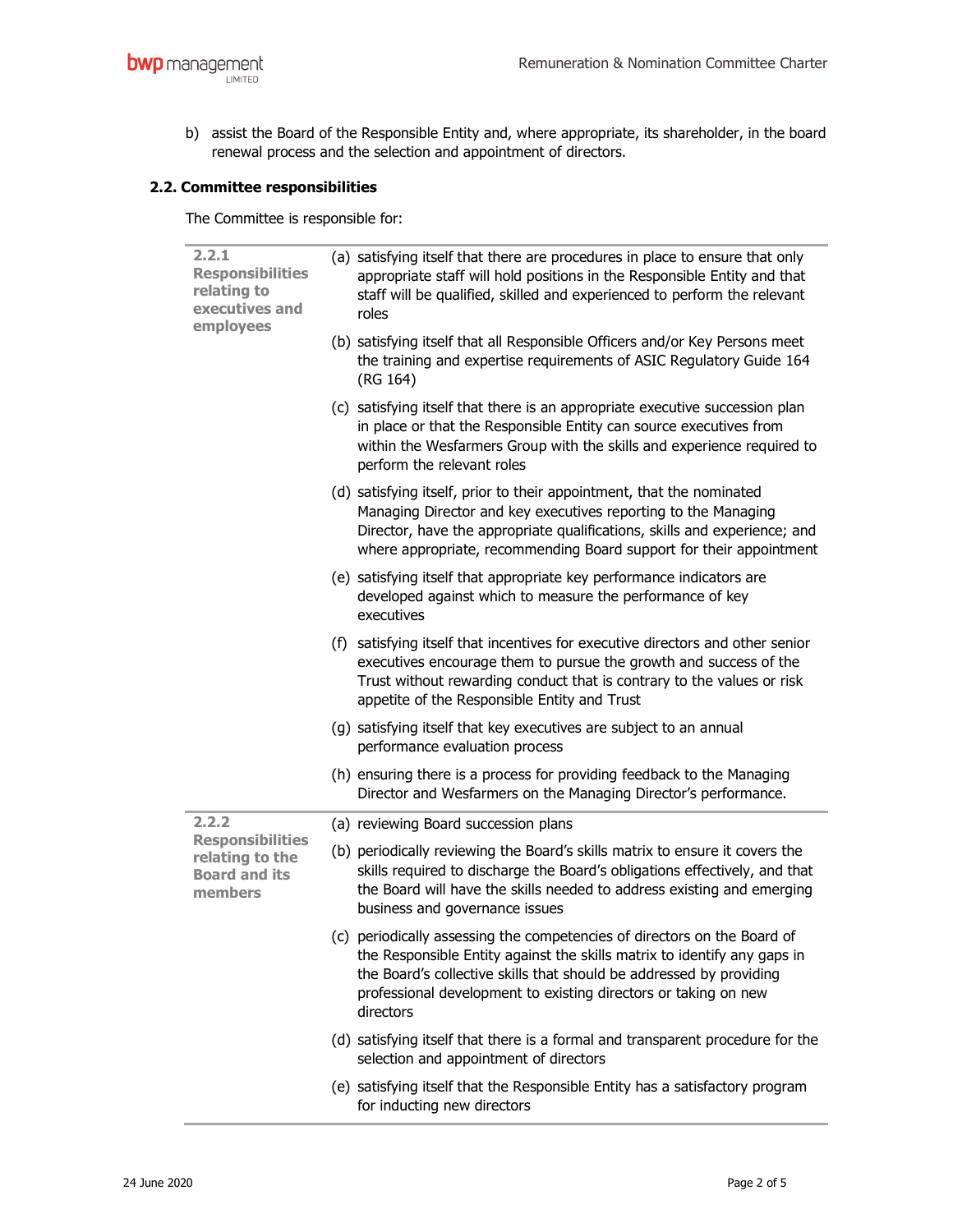- (f) periodically reviewing whether there is a need for existing directors to undertake professional development to maintain the skills and knowledge needed to perform their roles as directors effectively, including being equipped to deal with new and emerging business and governance issues
- (g) reviewing the non-executive directors' remuneration and making recommendations to Wesfarmers Limited where appropriate; and
- (h) ensuring the Board of the Responsible Entity undertakes a performance evaluation, on average, once every two years.

## 2.3. Responsibilities of the Committee Chairman

- The Committee Chairman's responsibilities include:
- (a) providing leadership to the Committee
- (b) approving agendas for Committee meetings in conjunction with the Company Secretary and the Managing Director, and ensuring that adequate time is available for discussion of all agenda items
- (c) ensuring the efficient organisation and conduct of the Committee's function
- (d) reporting to the Board on the Committee's recommendations.

# 3. Committee composition

#### 3.1. Membership

The Committee should be of sufficient size and independence, and its members between them, should have the necessary technical knowledge and a sufficient understanding of the industry in which the Trust operates, to be able to discharge the Committee's responsibilities effectively.

The Committee will be appointed by the Board and will consist of:

- (a) at least three members, all of whom are non-executive directors and a majority of whom are "external directors" (in accordance with the definition of "external directors" in section 601JA of the Corporations Act 2001)
- (b) at least one member who has relevant industry experience.

Any directors of the Board who are not Committee members are entitled to attend Committee meetings and receive copies of Committee papers.

### 3.2. Committee Chairman

The Chairman of the Committee is appointed by the Board.

The Committee Chairman will be a non-executive Director who satisfies the criteria for external directors as described in section 601JA of the Corporations Act.

Board policy is for the Chairman of the Board to also chair the Remuneration & Nomination Committee.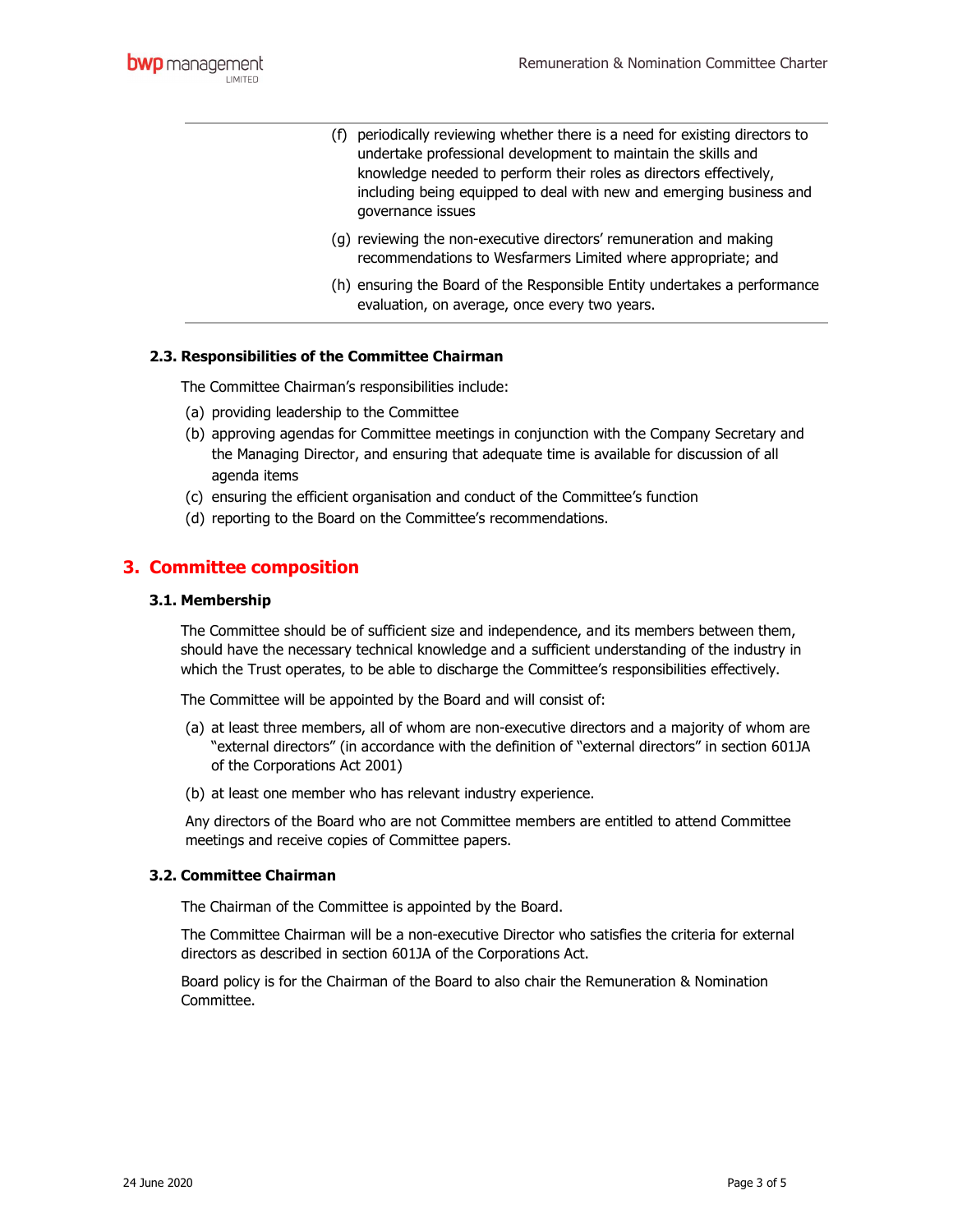# 4. Proceedings of meetings

## 4.1. Frequency of meetings

The Committee will meet often enough to carry out its role effectively, but in any event, not less that once each financial year. A member of the Committee may convene a meeting of the Committee at any time.

## 4.2. Quorum

A quorum of the Committee is two members who are "external directors" as defined in section 601JA of the Corporations Act 2001 (the "Act").

## 4.3. Voting

Only members of the Committee are entitled to vote on a resolution of the Committee. A resolution may be passed by a simple majority. The Chairman does not have a casting vote in addition to their deliberative vote.

The Committee may pass resolutions without a meeting subject to complying with the requirements of the Board's Circular Resolution Protocol.

## 4.4. Company Secretary

The Company Secretary will act as Secretary to the Committee, unless otherwise determined by the Committee.

## 4.5. Attendees

Meetings of the Committee are attended by the Managing Director of the Responsible Entity and the Company Secretary, unless requested otherwise by the Chairman.

## 4.6. Agendas

The Chairman, with the assistance of the Company Secretary and Managing Director, develops the agenda for each meeting on the basis of the annual workplan and any other matters deemed to be relevant to the particular meeting.

### 4.7. Conduct of meetings

The procedures for the timely circulation of papers and conduct of Board meetings also apply to meetings of the Committee, except to the extent otherwise agreed by a majority of members of the Committee.

### 4.8. Minutes

Minutes of meetings of the Committee will, following preliminary approval of the Committee Chairman, be circulated to Committee members for confirmation. Copies of all minutes will be included in the papers for the next Board meeting.

# 5. Authority

The Committee is authorised to:

- (a) obtain any information or explanation from any employee of the Responsible Entity, or any relevant external party
- (b) request any employee of the Responsible Entity or relevant external party to attend any Committee meeting
- (c) carry out any investigation within the scope of the Committee's authority and responsibilities
- (d) seek independent remuneration, legal, accounting or other professional advice on any matters within the scope of its duties and responsibilities, with all reasonable costs to be borne by the Responsible Entity or Trust as appropriate.